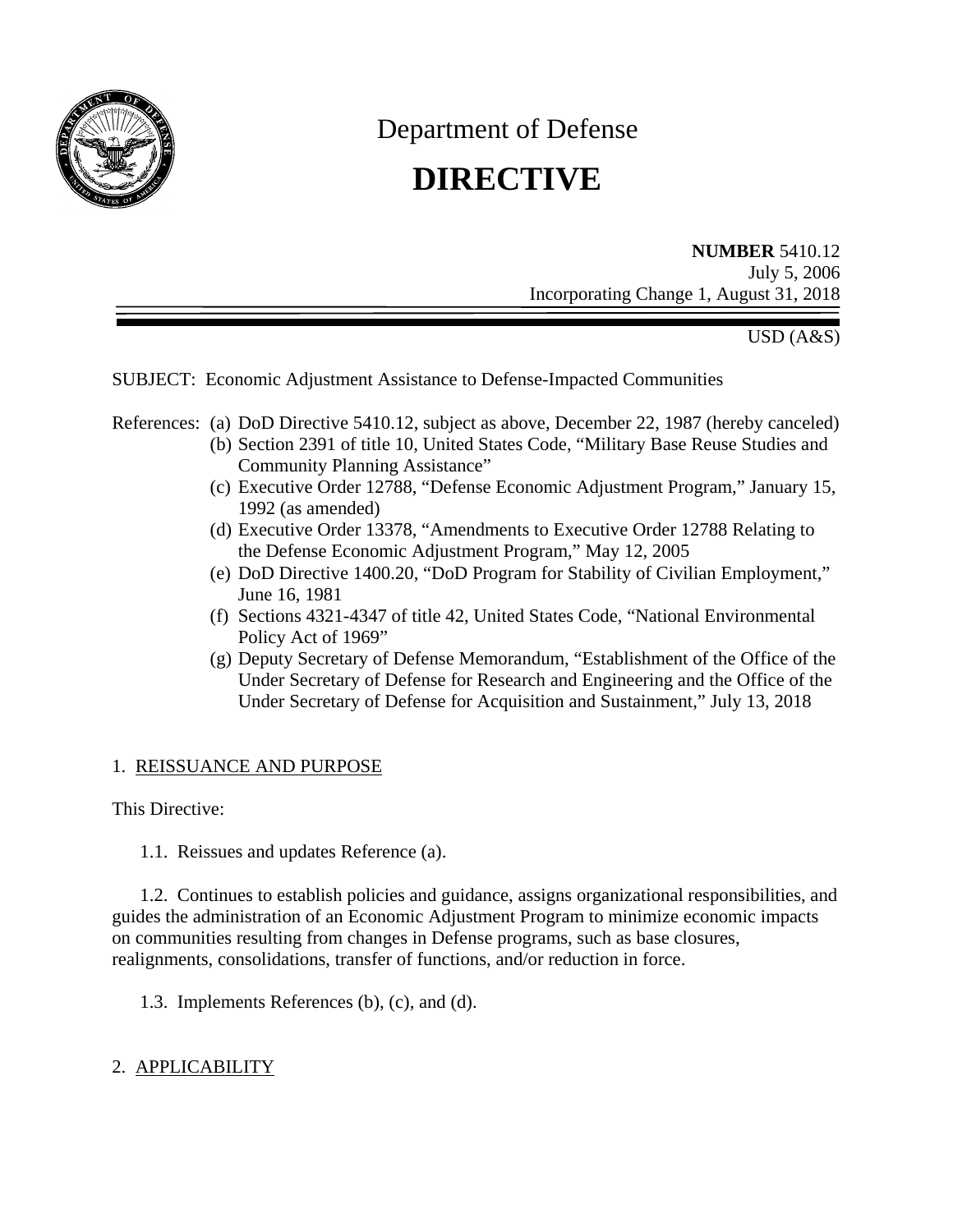This Directive applies to the Office of the Secretary of Defense, the Military Departments, the Chairman of the Joint Chiefs of Staff, the Combatant Commands, the Office of the Inspector General of the Department of Defense, the Defense Agencies, the DoD Field Activities, and all other organizational entities in the Department of Defense (hereafter referred to collectively as the "DoD Components").

#### 3. DEFINITIONS

The terms used in this Directive are defined in Enclosure 1.

#### 4. POLICY

It is DoD policy that:

4.1. Every practical consideration shall be given to implementing DoD actions that seriously affect the economy of a community in a manner that minimizes the local economic impact.

4.2. The Department of Defense shall take the leadership role in assisting substantially and seriously affected communities, businesses, and workers from the effects of major Defense base closures, realignments, and Defense contract-related adjustments, and assist State and local governments in preventing the encroachment of civilian communities from impairing the operational utility of military installations.

4.3. Community economic adjustment assistance shall be directed toward helping impacted communities to help themselves, using the combined resources of the Federal, State, and local governments and the private sector to support local initiatives. A community economic adjustment program shall:

4.3.1. Identify a responsible community leadership group with which an Economic Adjustment Committee (EAC) team, the State, and the private sector may work effectively.

4.3.2. Identify uniform economic impact information and provide a Community Economic Adjustment Analysis.

4.3.3. Formulate an economic development strategy to help diversify the local economy and reduce dependency on DoD-related activities.

4.3.4. Identify and assign responsibility for specific adjustment actions, including redevelopment of surplus DoD property, needed to offset the DoD impact.

4.3.5. Provide for community planning and implementation capacity needed to execute the community economic adjustment program.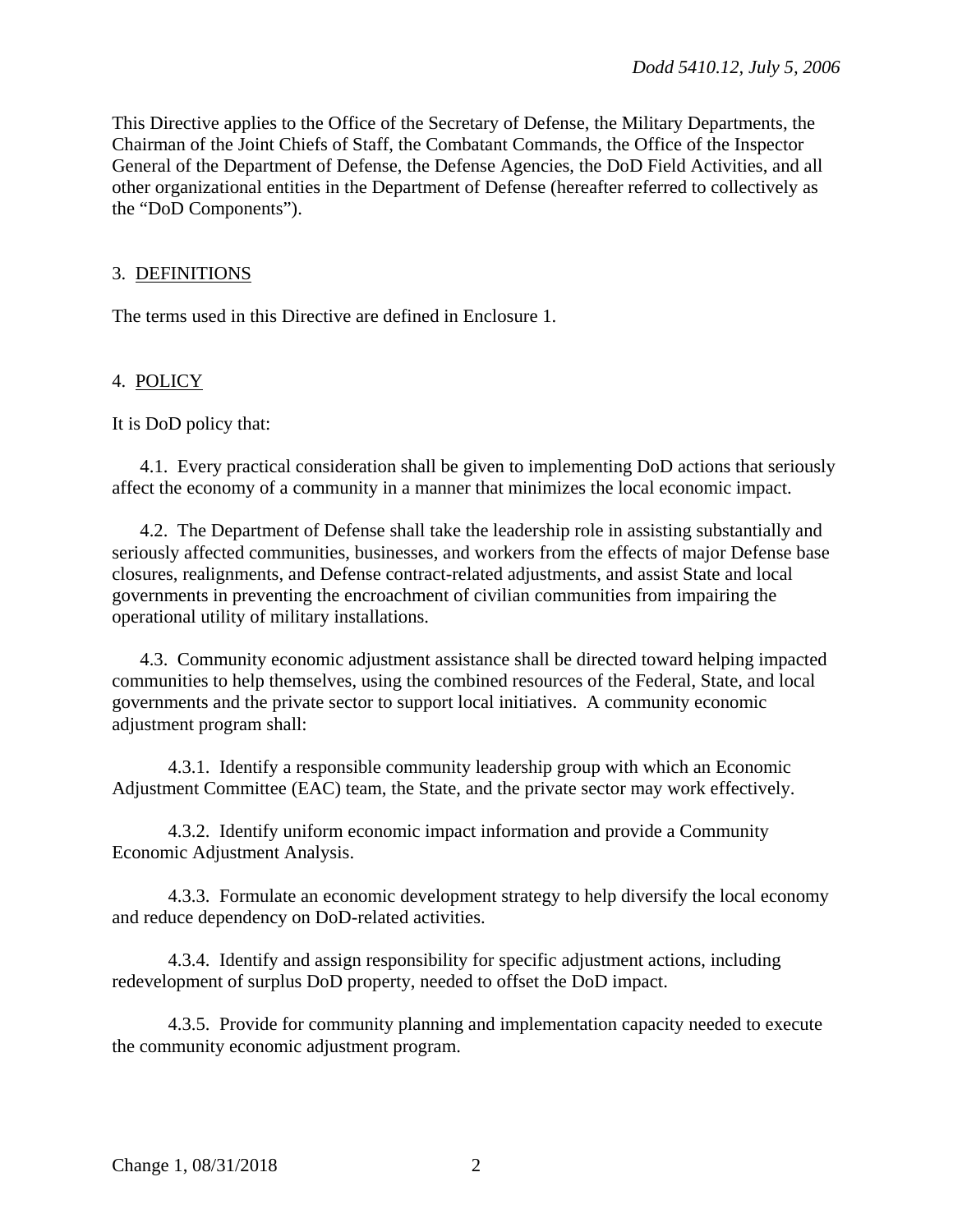4.3.6. Formulate plans for productive civilian use of all or part of surplus DoD installation property in the area.

4.3.7. Formulate Community Growth Management Plans to guide the provision of necessary off-base public facilities and services for communities affected by major, new, or expanded military bases.

4.4. DoD employees displaced by base closures, consolidations, transfer of functions, and reductions in force shall be provided assistance under DoD Directive 1400.20 (Reference (e)).

4.5. The Department of Defense shall seek to maximize the early conversion of surplus DoD installations to productive and practical civilian use. A community affected by the closure or realignment of a DoD installation shall be given an opportunity to develop a base reuse plan for available surplus DoD property.

# 5. RESPONSIBILITIES

5.1. The Under Secretary of Defense for Acquisition, Technology, and Logistics (USD(AT&L)), pursuant to E.O. 12788 as amended (References (c) and (d)), shall oversee the Defense Economic Adjustment Program consistent with the Policy section. The USD(AT&L) shall serve as Chair of the EAC, established by the President, to coordinate Federal efforts in assisting DoD-impacted communities under References (c) and (d). To help carry out this overall responsibility, the USD(AT&L) has assigned the Director, Office of Economic Adjustment (OEA), a DoD Field Activity under his or her jurisdiction, with:

5.1.1. Ensuring that the DoD Components and EAC member agencies participate in the Economic Adjustment Program.

5.1.2. Determining the extent of the Defense economic impact on a community at the request of community leaders or a member of the Congress and, when appropriate, assist local leaders in undertaking a Community Economic Adjustment Program.

5.1.3. Ensuring that economic impact analyses are realistic and uniform and that community requirements for economic adjustment resources before and during base closures and/or realignments, major DoD contract cutbacks, or major new base expansions are identified.

5.1.4. Providing DoD Community Planning Assistance when authorized and needed by communities in planning or implementing their Community Economic Adjustment Programs.

5.1.5. Ensuring that each Community Economic Adjustment Program is administered in a timely and effective manner in cooperation with the responsible DoD Component and the appropriate EAC members and such other Federal Agencies as may be required.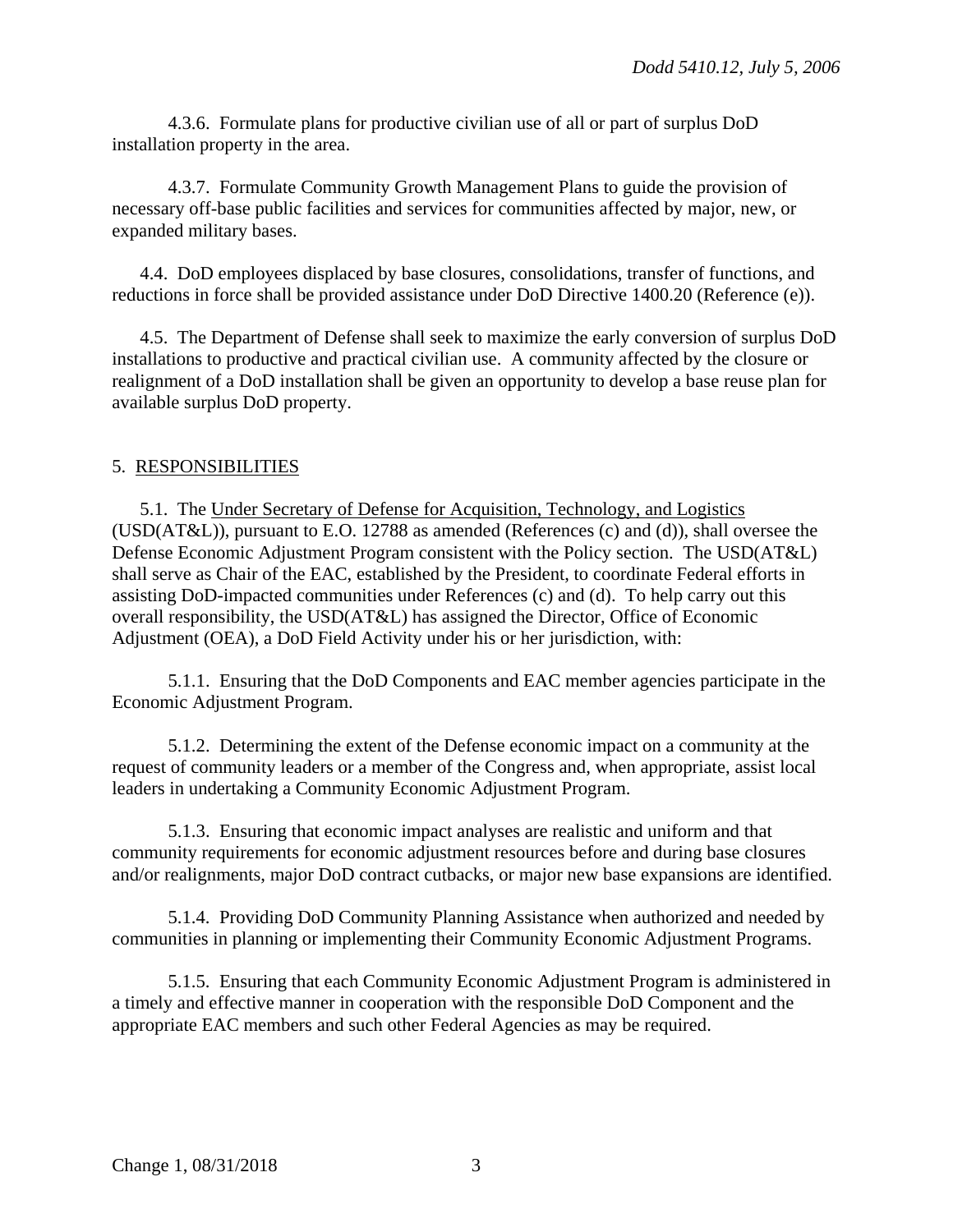5.1.6. Ensuring that Community Economic Adjustment Programs are coordinated with the DoD Program for Stability of Civilian Employment, involving base closures, consolidations, and transfer of functions and reductions under Reference (e).

5.2. The Heads of the DoD Components shall develop implementing guidance that is consistent with the policy provided in this Directive.

5.3. The Secretaries of the Military Departments and the Director of the Defense Logistics Agency, under the USD(AT&L), shall:

5.3.1. Designate representatives to serve as focal points for providing policy and assistance regarding Community Economic Adjustment Programs. The Secretaries of the Military Departments shall designate representatives within the appropriate military structure to provide liaison and coordination between the Director, OEA, and the installation commanders as well as with the affected communities to assist the Director, OEA, in administering community programs initiated in response to closure or realignment of military installations (see subparagraph E1.4.1.).

5.3.2. Provide the installation commander with timely information concerning the Economic Adjustment Program in DoD personnel reduction and base closure and/or realignment situations. This information should include guidance on:

5.3.2.1. Local press interviews and releases.

5.3.2.2. Briefings for community leaders.

5.3.2.3. Briefings for installation personnel.

5.3.2.4. Reporting real and personal property for transfer or disposition.

5.3.3. Provide the OEA personnel with support and information as may be required for specific community programs.

5.3.4. Provide uniform economic impact information on base realignment actions within 90 days to allow the OEA and the Secretary of the Department of Commerce to calculate a realistic secondary regional impact forecast from the DoD program change.

5.3.5. Provide overall planning information to States and communities on base personnel, local procurement, and construction activity associated with major DoD base expansions during any environmental assessment process conducted pursuant to the National Environmental Policy Act (Reference (f)) or during the basing decision process. This overall planning information shall be coordinated with the OEA to permit the early preparation of an effective Community Growth Management Plan to support the establishment or expansion of a military base.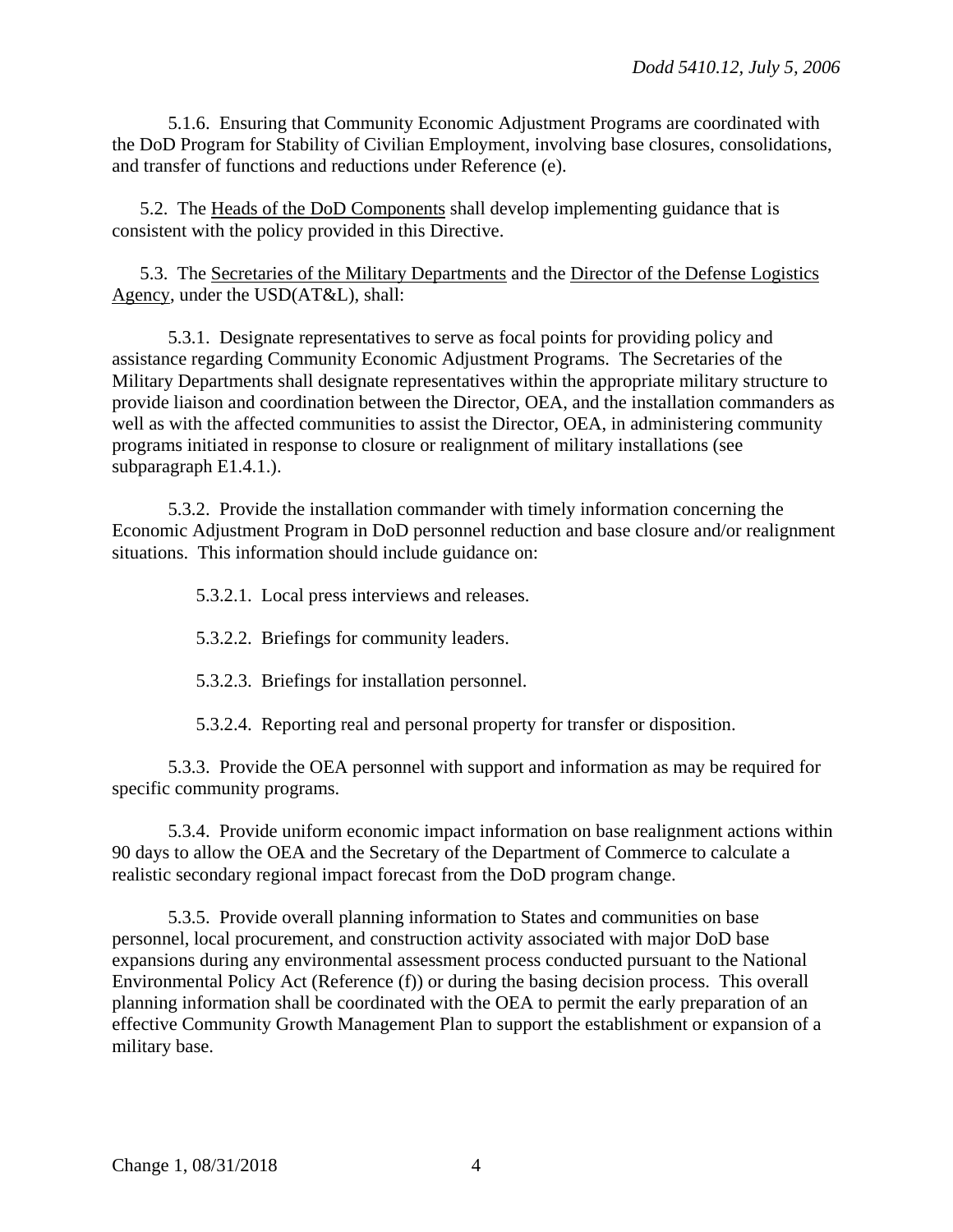5.3.6. Provide maximum advance information and support to State and local governments to allow planning for necessary adjustments in local facilities and public services, workforce training programs, and local economic development activities.

5.3.7. Cooperate with the community by identifying minimum-essential related-personal property for the continued productive civilian use of the surplus DoD facility.

6. SUMMARY OF CHANGE 1. This change reassigns the office of primary responsibility for this Directive to the Under Secretary of Defense for Acquisition and Sustainment in accordance with the July 13, 2018 Deputy Secretary of Defense Memorandum (Reference (g)).

# 7. EFFECTIVE DATE

This Directive is effective immediately.

malmt-natamal Gordon England

Enclosures – 1 E1. Definitions